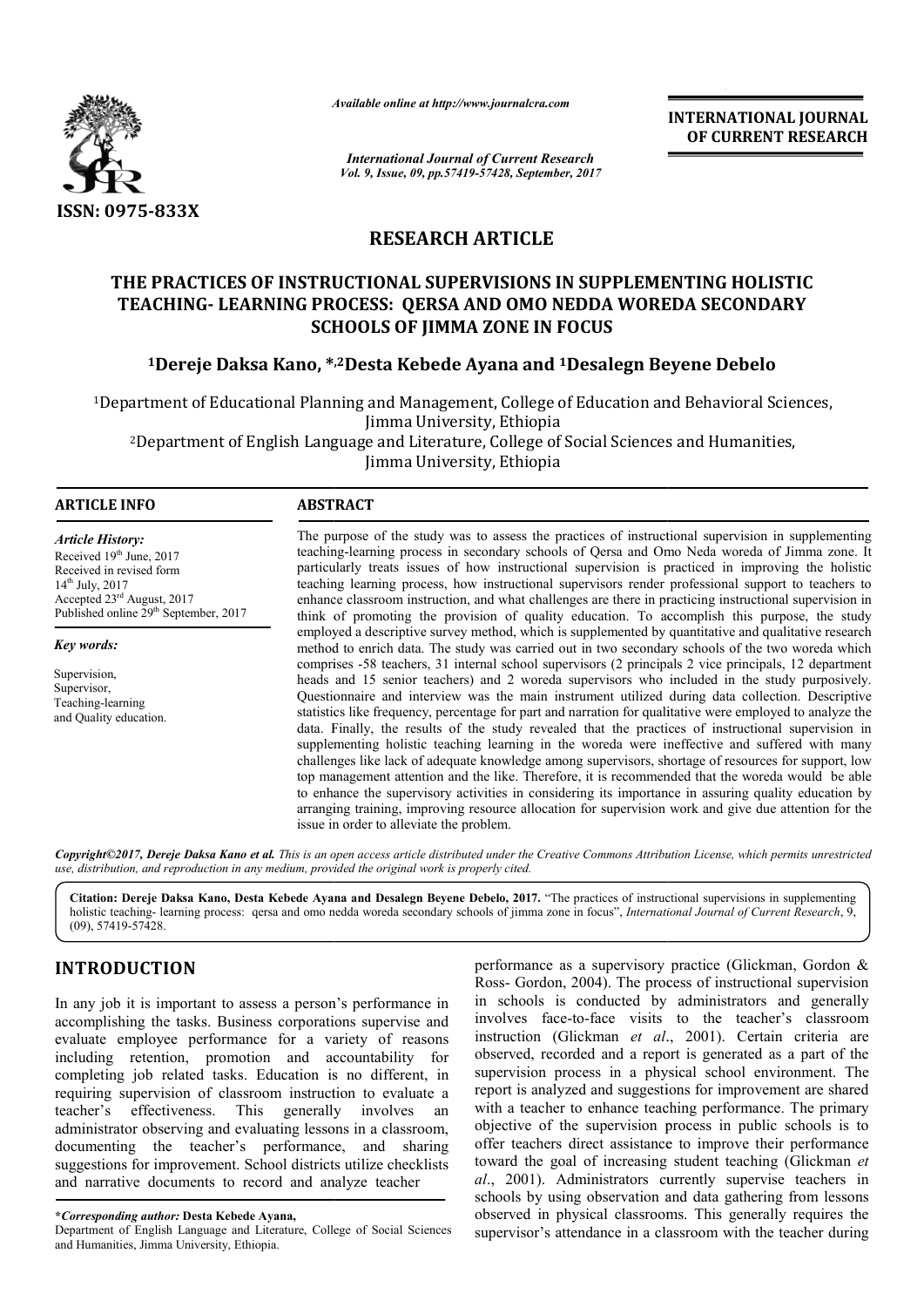instruction. Typically, in this form of direct assistance, the administrator observes a lesson and records a variety of indicators to provide feedback designed to enhance a teacher's instruction and final goal to improve quality of education. Schools should establish and practice effective and efficient instructional system if they need to improve their performance in delivering quality education by making classroom instruction meaning full. For this reason, it was imperative that, professionals should conduct researches to evaluate as how schools are practicing instructional supervision and seek out the persistent challenges that schools faced in practicing it and the prospects of instructional supervision in all educational setting specifically at school, which are actual places for implementation of educational polices.

#### **Statement of the problem**

Schools are the 'formal agencies of education' where the future citizens are shaped and developed through teaching and learning process. So, schools need to help all students to develop their potentials to the highest level. This requires the effective effort and commitment of all stockholders particularly teachers, school leaders and management (Aggarwl, 1969). So, schools must improve their basic functions of teaching and learning process that aims at helping and empowering all students to raise their intended outcomes through instructional improvement. To achieve these expected outcomes, we need to have well selected curriculum, improved instructional situations and professionally motivated and competent teachers. In line with this, Mohanty (in Gregory Charles Farley 2010) stated that in educational system, there are different variables that have their own contribution for its development. Of all, the one which is the main input and important is the teacher who needs effective professional support in all aspects of instruction. The relevant and quality education can be provided for the learners by engaging welltrained and professionally developed teachers at all levels of education. It is meaningless to build schools and distributed educational materials without effective and efficient human power that can convey the educational content to learners. According to (MOE, 2004) "In the last ten years, substantial quantitative achievements have been made in education mainly students' enrollment and expansion of schools, but there is significant gap in achieving quality of education''. The quality of education can be achieved when teachers can get continual professional support in performing all instructional activities. In doing so, instructional supervision plays paramount importance. This is because, in modern perspective instructional supervision is viewed as educational leadership which transforms and leads the schools to effective and efficient performance level. In line with this, USAID/AED/ BESO II Project (2004), viewed instructional supervision as educational leadership that seeks the participation of all concerned bodies in all spheres of educational establishment in terms of decision making, planning and development of objectives as well as teaching strategies in an effort to serve beneficiaries that are students through continuous improvement of teaching learning process and its out puts. Supporting this idea, Admas College Distance Education Program (2005), described the term instructional supervision as, process of effort to stimulate, coordinate, and guide the continuous growth of teachers in the schools, both individually and collectively , in better understanding and effective performance of all functions of instruction so that they may be better able to stimulate and guide continued growth of every people toward the richest and most intelligent participation in modern democratic society as the result of improved quality of education in general and improved classroom instruction in particular.

From the above mentioned ideas, it is possible to say that, among many measures which can be undertaken to improve quality of education, instructional supervision is the most critical aspect that should be given greater attention. Therefore, instructional supervision should be strengthened at all levels specifically at school level in its planning, coordination, organization, practice and implementation. But when we see the practice of instructional supervision, at all levels (primary and secondary) schools throughout our country including secondary schools of Kersa and Omo Nada Woredas' in Jimma Zone of Oromiya Region, it is not well planned, coordinated, organized and poorly practiced. As the result, teachers have not got professional support for their professional development in their instruction and other school activities. Supporting this Million Morky, (2010) in his research in titled as "an assessment on the statues of school base instructional supervision in secondary schools of western Arsi Zone of Oromiya region concluded that, the instructional supervisory practice was not effective in facilitating teacher work, in preparation and provision of teaching manuals and materials, in evaluating the existing curriculum, in implementing curriculum and adapting curriculum to the school context. As he concludes, due to this reason schools were in effective in improving instructional practice of teachers, solving instructional problems and in facilitating teacher-parent partnership". From this we can see that, the implementation and practice of instructional supervision in secondary schools has a number of challenges. That is why; the researchers were initiated to conduct the research in how instructional supervision is practiced and to identify the existing challenges and its prospects in the above mentioned Woredas. In doing so, this research was intended to answer the following basic research questions.

#### **Research Questions**

- 1. How instructional supervisors render professional support to teachers?
- 2. How did instructional supervision enhance classroom instruction?
- 3. What challenges are there in practicing instructional supervision?

#### **General Objective**

The main objective of the study was to assess the current practice, problems and prospects of instructional supervision in secondary schools of Kersa and Omo Nada Woreda of Jimma zone.

#### **Specific Objective**

Specifically this study was aimed:

- 1. To investigate the extent to which teachers are getting professional supports from supervisors
- 2. To identify the major challenging factors that hinders the effectiveness of instructional supervision
- 3. To suggest appropriate strategies that could enhance the practice of instructional supervision in the schools.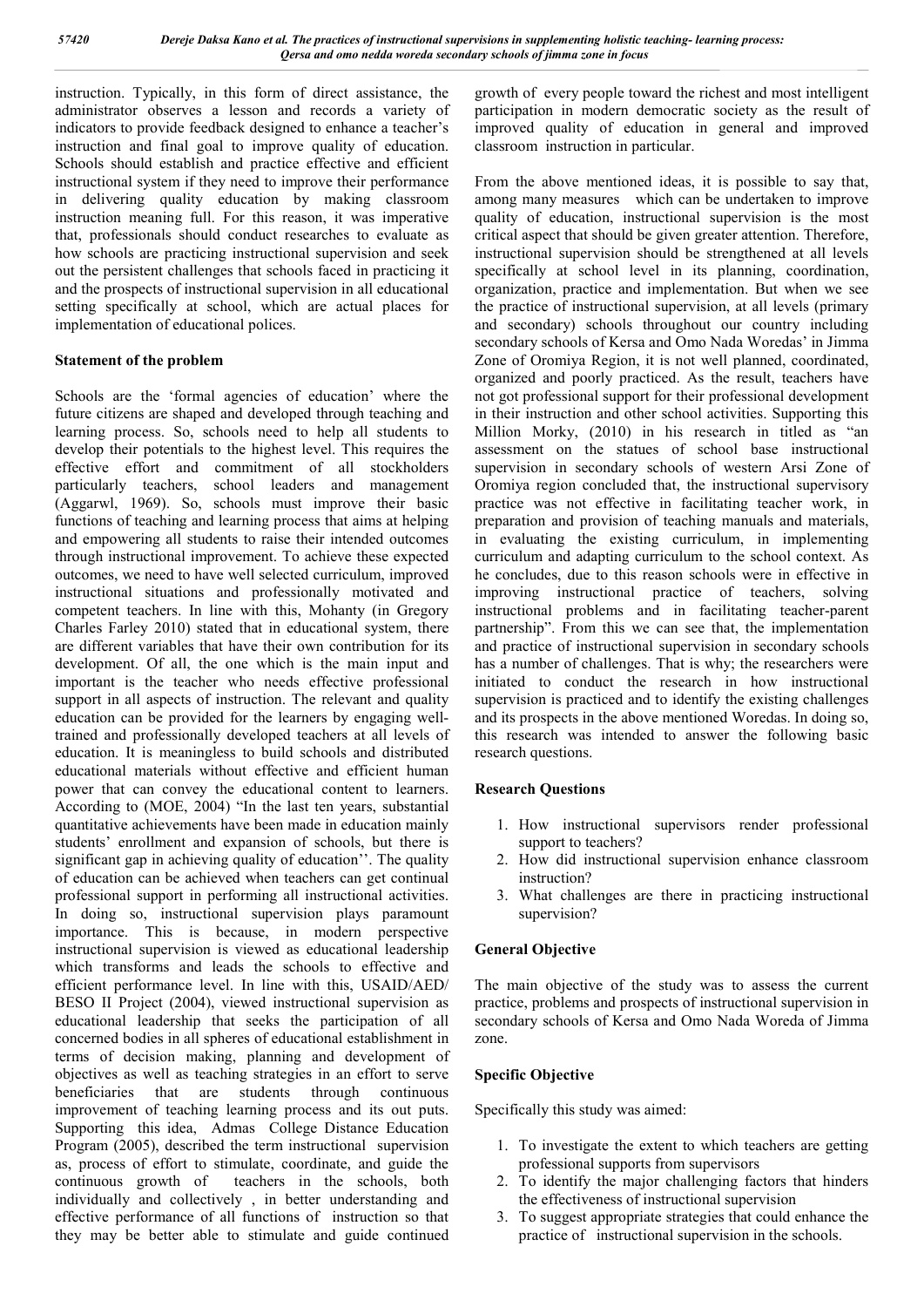#### **Significances of the Study**

Through the effective supervision of instruction, schools can reinforce and enhance teaching learning practices that would contribute to improve quality of education in general and the students' classroom learning in particular. By skillfully analyzing performance of teachers in their classroom teaching and providing appropriate data, instructional supervisors can provide meaningful feedback and direction to teachers that can have a profound effect on the instruction that occurs in each classroom. Because, effective teaching is the primary factor for achieving the quality of education at all levels. In doing so the effective supervision of instruction is one of the most critical functions of the school management and administration, if schools need to conduct quality educational programs for all students. Therefore, the school administrators must provide an appropriate and well-planned instructional supervision (UNESCO 2001). Thus, it is very crucial to assess the existing problems and prospects in instructional supervision so as to suggest possible solutions that improve the existing practice.

From this point of view, this study has the following significances:

- 1. It reveals the strength and weaknesses of the current practice of instructional supervision for practitioners of secondary schools.
- 2. It helps the school administrators to identify best practices, if any, to meet improvement of instruction at school levels
- 3. It helps to build consensus and raise the awareness and commitments of all stakeholders for better commitments of all stakeholders implementation and results of instructional supervision.
- 4. The result of the study will help to identify the existing professional skill and knowledge gap on the part of supervisors and to initiate capacity building programs.
- 5. It helps as preliminary information for local educational administrators to identify the various challenging factors that hinder practice of instructional supervision in secondary schools.
- 6. Finally, it serves as stepping stone for furthers researches on the area.

#### **Definition of Key Terms**

In this study the following terms and phrases were used as they are defined here.

**General secondary school:** School of two years duration that is from grade  $9<sup>th</sup>10<sup>th</sup>$  which will enable the students to identify their interests for further education, for specific training and for the world of work (MOE, 1994:14).

**Supervision:** Is a common vision of what teaching and learning can and should be developed collaboratively by formally designated supervisors, teachers and other members of the school community (Glickman, Gordon and Ross Gordon, 2004:8)

**Supervisor:** A professional trained person who contributes any areas of the school program or to any services required in keeping the school running (Gregory Charles Farley, 2010: 3).

## **MATERIALS AND METHODS**

The research designs employed to conduct the study were both quantitative and qualitative, even if, it includes both, it more

focused on quantitative design, because, assessing the current practice, challenges and prospects of instructional supervision is more expressed in a quantifiable manner. But the qualitative part needs more time and experience of the researchers. Thus it incorporated in the study only to enrich the quantitative data.

#### **The Research Method**

The intention of the study was on the practice, problems and the prospects of instructional supervision in secondary schools of Kersa and Omo Nada Woreda of Jimma Zone. The descriptive survey method was designed for the research with the assumption that it helps to have clear understanding of the current state of the instructional supervision by examining and describing the practice, problems and prospects of it. In line with this, Jose & Gonzales (1993) states that "descriptive survey method gives a better and deeper understanding of a phenomenon which helps as a fact-finding method with adequate and accurate interpretation of the findings". Moreover, it helps to gather data at a particular point in time with the intention of describing the nature of existing condition, or identifying standards against which existing conditions can be compared, or determining the relationship that exist between specific events (Cohen, 1994).

#### **Source of Data**

Both primary and secondary data were used for the study. Primary data was obtained from teachers, principals, deputy principals, department heads and Woreda supervisors, who had direct contact with the study issue, through questionnaire and interview. These sources helped the researchers to acquire firsthand information of the situation under the study and to draw valid conclusion while secondary data was obtained through document analysis. For this purpose the documents of instructional supervision practice such as supervisory plans, checklists, reports etc. in each school and woreda education offices had consulted to draw the vivid picture about the current practice and problems of instructional supervision as well as its prospects in the schools.

#### **The Study Population**

In Jimma Zone there are 18 (eighteen) Woredas. Among them, Kersa and Omo Nada Woredas were the places where the research was conducted. The study populations were drawn from two secondary schools (one from Omo Nada and one from KersaWoreda) which contain four principals, four deputy principal, one hundred nineteen secondary school teachers and two woreda supervisors. Therefore, the total number of the study population whom the study included was 129.

#### **Samples and Sampling Techniques**

In order to collect relevant and authentic information about the current practice and the existing problems that the practitioners faced in practicing effective and efficient instructional supervision as well as about the prospects of it, respondents were selected using two types of sampling techniques. In this regard, among 4 (four) secondary schools found in both Woredas, 2 (50%) were selected by using purposive sampling technique in a way that each school were selected from the center of each Woreda. This was because of easily accessibility within short time for data collection. Likewise, the selected school principals, deputy principals, and Woreda education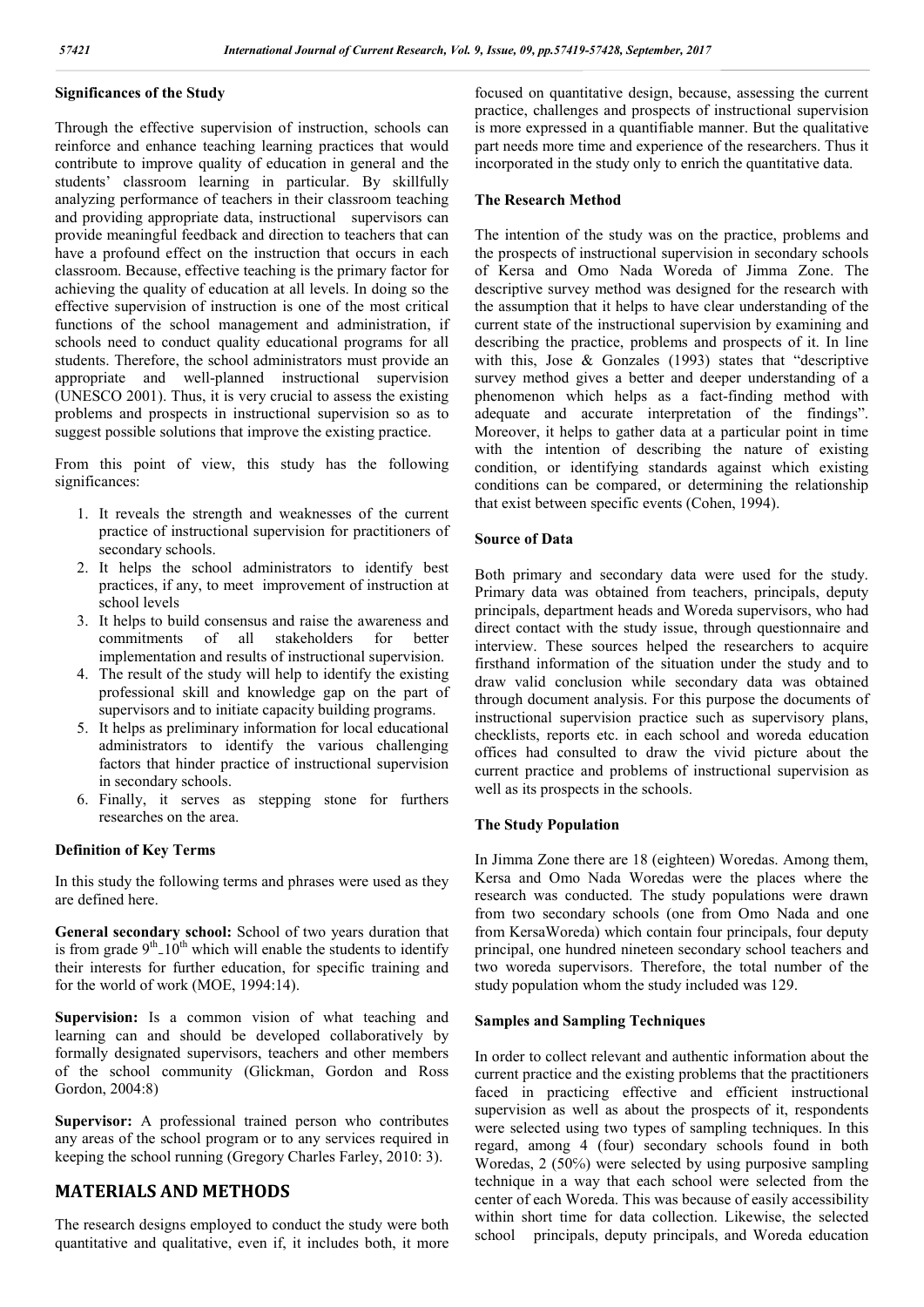supervisors were purposively selected as samples in order to get relevant information because they have direct relation to issue under the study. Whereas, among 58 teachers who were teaching at the selected schools 21 (36℅) and among a total of 15 teachers who were serving as department heads and senior teachers, 12 (80℅) were taken as a sample by using simple random sampling technique. This sampling technique was used to give equal chance for each teacher to be selected as a sample of the study. In addition, this technique was selected because, the study population was small in number and easily manageable for selecting the sample using either numbering or lottery method.

#### **Data collecting Instruments**

Before developing the instruments, relevant related literature on the instructional supervision were thoroughly examined, selected and revised. Based on the information obtained from literature and considering the locality of the study area, three data collection instruments such as questionnaire, interview and document analysis had employed to elicit the required quantitative and qualitative data that lead to assessing the current practice, challenges and prospects of instructional supervision. Both questionnaire and interview questions were prepared in English Language because; all the selected respondents can read, write, understand and communicate in English language.

#### **Data Collection Procedures and Administration**

For the data collection, a total of five individuals as well as researcher were involved in collecting data through prepared instruments. To collect data from selected respondents, convenient time and place was chosen in order to place them freely and maximize the quality of responses and degree of return. After teachers and department head teachers had been identified, questionnaires were dispatched independently on different places according to the time schedule given for each selected woredas. The dispatched questionnaires were collected by respective data collectors as well. Likewise, interviewing was conducted for principals, deputy principals and woreda supervisors by arranging convenient time and place, with them.

#### **Method of Data Analysis**

According to Solomon in Petros (2008), "…research methodologies are divided into two major parts, qualitative and quantitative approaches. A major contrast between qualitative and quantitative research design is how information is gathered and analyzed, and the choice to use either of them is based on the type of questions to be answered". Therefore, both of the qualitative and quantitative techniques of analysis were used even though the technique to be used is more of quantitative. In using the quantitative method depending upon the numerical results from analysis, interpretation and discussions had made to the result of the study. Accordingly, in the analyzing of the data, statistical tool employed was percentage, which was used to explain the personality characteristics of respondents and to compare some of the data collected through content analyses.

#### **Ethical Consideration**

To investigate this research supportive letters from the department of Education planning and management had been written. Because, the letter provided us to be legal and to get relevant information in polite manner from sample woreda education offices and from the selected secondary schools. After we got the supportive letters from the department, we moved to the research area and contact with the target population to get their permission and to arrange their convenient time to the questionnaire and interviews by informing the purpose and importance of the research which had been conducted. The responses of each target population were kept as confidential to protect them from any panic. All this were considered for the effectiveness of the issue under the study.

### **RESULTS AND DISCUSSION**

The main purpose of this study was to assess the practices, challenges and prospects of instructional supervision in Karsa and Omo Nada Woreda of Jimma Zone. In line with this, close and open ended questions were distributed to 21 teachers and 16 internal supervisors (deputy principals, department heads and senior teachers).Among the distributed questionnaires 17 (80.9 %), and 14(87.5%) were returned from teachers, and internal supervisors respectively. In addition, the interview was conducted with two school principals and two woreda secondary school supervisors. Furthermore, the school supervisory documents were analysed. Therefore, the analysis of data collected from all respondents were done using percentage and interpreted in the following issues as follows.

Table 1: The practice of developing supervision plan and how supervisors are guided by the plan. The effectiveness and efficiency of instructional supervision highly depends on how supervisors develop and use supervisory plan and schedules for their day to day activities in supporting teachers. In doing so, internal supervisors should develop consistent and relevant long and short range plans by involving teachers in planning process. Therefore, the above table depicts the practical experience that how supervisors develop and use supervisory plan and the whole result obtained from respondents was analysed and interpreted below. In item 1 of table 1, the respondents were asked to give their opinion whether the supervisors develop the supervisory plan by participating teachers or not by showing their agreement or disagreement. In this regard, 14 (45.2℅), of the total respondents responded by disagreeing while 10 (32.3%) of the total respondents responded agreeing on the issue. This shows that supervisory planes are developed without full participation of all concerned bodies. Similarly the result of interview from school principals and woreda supervisors tells that, supervisory plan is developed without involving teachers. Supporting this one of woreda supervisors says that: '' we supervisors develop supervisory plan by our own without fully participating school principals but we provide the copy of plan for them. '' From this it is possible to conclude that, supervisors did not actively and full involve teachers in developing supervisory plans implying that teachers have less contribution in developing the plan and supervisors are not exploiting the expertise knowledge of teachers because of lack collaboration and respection between them. In item 2 of the same table, the respondents were also asked to give their responses whether supervisors consult and ask teachers 's need and an agreement for supervising them or not. Among the whole respondents requested to answer this question,  $17(54.8%)$ responded by agreeing while 8(25.8℅) replied by partially agreeing and the rest insignificant number tried to respond totally disagreeing.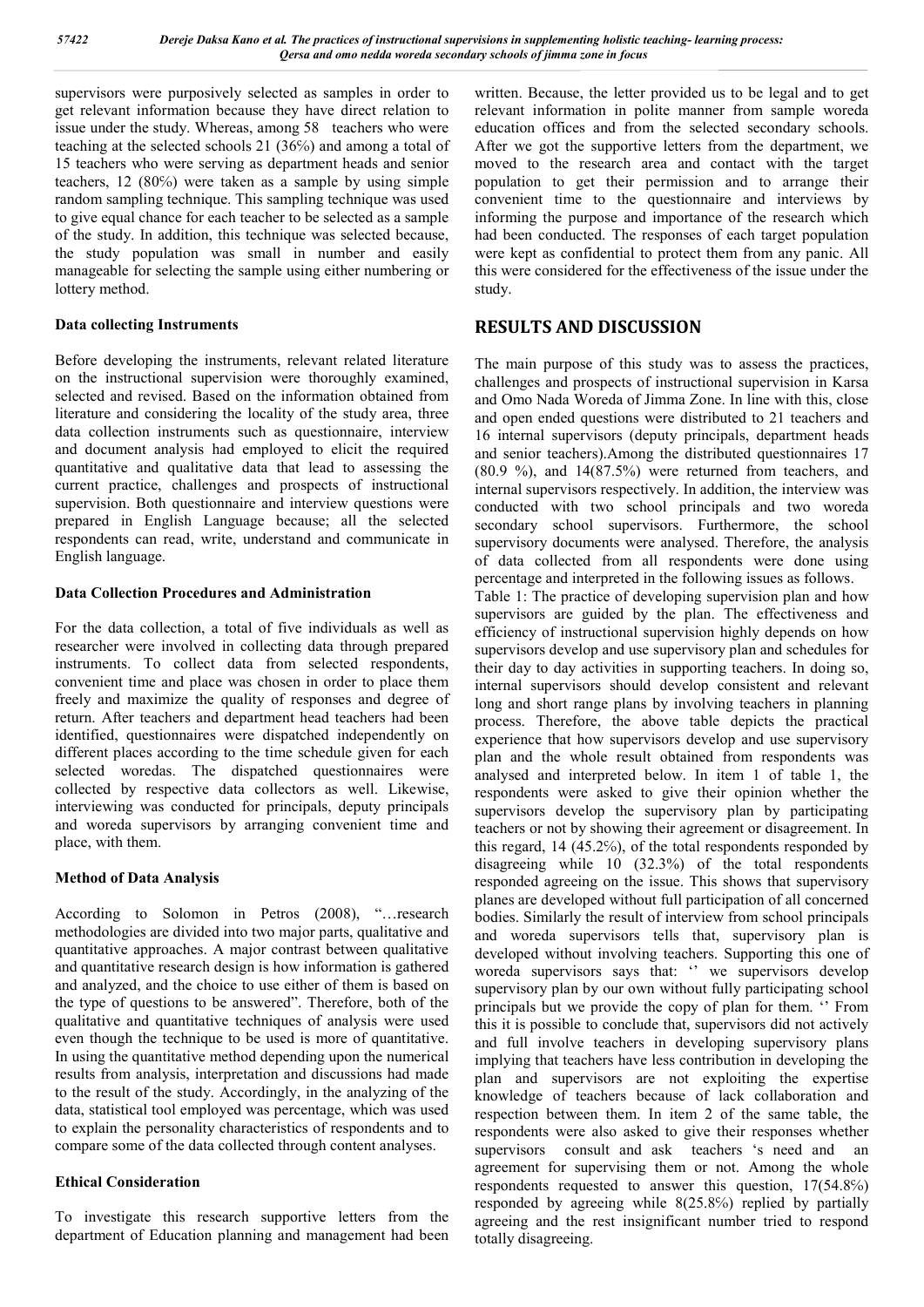#### **Table 1. The practice of developing supervision plan and how supervisors are guided by the plan**

|    |                                                                 |                    | Responses |      |    |       |                 |               |          |                      |  |       |
|----|-----------------------------------------------------------------|--------------------|-----------|------|----|-------|-----------------|---------------|----------|----------------------|--|-------|
| No | Item                                                            | Respondents        | Agree     |      |    |       | Partially agree |               | Disagree |                      |  | Total |
|    |                                                                 |                    | No        | $\%$ | No | $\%$  | No              | $\frac{c}{0}$ | No       | $\frac{c}{\sqrt{2}}$ |  |       |
|    | Supervisors develop supervisory plans by participating teachers | Teachers           |           | 17.6 |    | 29.4  | 9               | 52.9          |          | 100                  |  |       |
|    |                                                                 | Supervisors        |           | 50   |    | 14.28 |                 | 35.           | 14       | 100                  |  |       |
|    |                                                                 | Total              | 10        | 32.3 |    | 22.6  | 14              | 45.2          | 31       | 100                  |  |       |
|    | Supervisors support teachers based only on their need and plan  | Teachers           | Q,        | 52.9 |    | 17.6  |                 | 29.4          |          | 100                  |  |       |
|    |                                                                 | <b>Supervisors</b> | 8         | 57.1 |    | 35.7  |                 | 14.3          | 14       | 100                  |  |       |
|    |                                                                 | Total              |           | 54.8 | 8  | 25.8  |                 | 22.6          | 31       | 100                  |  |       |

#### Table 2. The View of respondents on the practice of the role of instructional supervisors in supporting teachers in pre\_instructional **activities**

|    | Item                                                         |                    | Responses |       |                 |       |          |                      |       |      |  |  |
|----|--------------------------------------------------------------|--------------------|-----------|-------|-----------------|-------|----------|----------------------|-------|------|--|--|
| No |                                                              | Respondents        | Agree     |       | Partially agree |       | Disagree |                      | Total |      |  |  |
|    |                                                              |                    | No        | $\%$  | No              | $\%$  | No       | $\frac{c}{\sqrt{2}}$ | No    | $\%$ |  |  |
|    | Instructional supervisors are helping teachers in organizing | Teachers           |           | 41.2  | 4               | 23.5  | 6        | 35.3                 |       | 100  |  |  |
|    | classroom activities                                         | <b>Supervisors</b> | 9         | 64.28 |                 | 21.4  | 2        | 14.3                 | 14    | 100  |  |  |
|    |                                                              | Total              | 16        | 51.6  |                 | 22.6  | 8        | 25.8                 | 31    | 100  |  |  |
| 2  | Instructional supervision supported teachers to prepare      | Teachers           |           | 41.2  | 4               | 23.5  | 6        | 35.3                 |       | 100  |  |  |
|    | teaching aid materials                                       | Supervisors        | 9         | 64.28 | 4               | 28.5  |          | $7_{.1}$             | 14    | 100  |  |  |
|    |                                                              | Total              | 16        | 51.6  | 8               | 25    |          | 22.6                 | 31    | 100  |  |  |
| 3  | Instructional supervision enabled teachers to prepare lesson | Teachers           | 10        | 58.8  | 4               | 23.5  | 3        | 17.6                 |       | 100  |  |  |
|    | plan                                                         | <b>Supervisors</b> | 9         | 64.28 |                 | 14.28 | 3        | 21.4                 | 14    | 100  |  |  |
|    |                                                              | Total              | 19        | 61.3  |                 | 19.4  | 6        | 19.4                 | 31    | 100  |  |  |

#### **Table 3. The major focus of instructional supervision**

|    |                                                              |                    | Responses |       |    |       |                 |       |          |      |       |  |
|----|--------------------------------------------------------------|--------------------|-----------|-------|----|-------|-----------------|-------|----------|------|-------|--|
| No | Item                                                         | Respondents        | Agree     |       |    |       | Partially agree |       | Disagree |      | Total |  |
|    |                                                              |                    | No        | $\%$  | No | $\%$  | Nο              | $\%$  | No       | $\%$ |       |  |
|    | Instructional supervisor more focus on implementing          | Teachers           | x         | 47.1  |    | 35.3  |                 | 17.6  |          | 100  |       |  |
|    | administrative aspects than teaching learning                | <b>Supervisors</b> |           |       |    |       |                 |       |          |      |       |  |
|    |                                                              | Total              | 8         | 47.1  | 6  | 35.3  |                 | 17.6  |          | 100  |       |  |
|    | Instructional supervisors are more focus in facilitating the | Teachers           |           | 64.8  |    | 17.6  |                 | 17.6  |          | 100  |       |  |
|    | evaluation of school curricula                               | <b>Supervisors</b> | 10        | 71.42 |    | 14.28 |                 | 14.28 |          | 100  |       |  |
|    |                                                              | Total              |           | 67.8  |    | 16.   |                 | 16.   |          | 100  |       |  |

#### **Table 4. The view of respondents on the practice of providing direct classroom assistance to teachers**

|                | Item                                                                           |                    | Responses |               |                 |                          |                          |                          |    |               |  |  |
|----------------|--------------------------------------------------------------------------------|--------------------|-----------|---------------|-----------------|--------------------------|--------------------------|--------------------------|----|---------------|--|--|
| No             |                                                                                | Respondents        | Agree     |               | Partially agree |                          | Disagree                 |                          |    | Total         |  |  |
|                |                                                                                |                    | No        | $\frac{c}{0}$ | No              | $\frac{c}{\sqrt{2}}$     | No                       | $\frac{c}{\sqrt{2}}$     | No | $\frac{c}{0}$ |  |  |
|                | Instructional supervision created free academic relation                       | Teachers           | 8         | 47.1          | 5               | 29.4                     | 4                        | 23.5                     | 17 | 100           |  |  |
|                | among teachers                                                                 | <b>Supervisors</b> | 12        | 85.7          | -               | $\overline{\phantom{0}}$ | 2                        | 14.3                     | 14 | 100           |  |  |
|                |                                                                                | Total              | 20        | 64.5          | 5               | 16.1                     | 6                        | 19.4                     | 31 | 100           |  |  |
| 2              | Instructional supervision has enabled teachers to cooperate<br>with each other | Teachers           | 11        | 64.7          | 3               | 17.6                     | 4                        | 23.5                     | 17 | 100           |  |  |
|                |                                                                                | Supervisors        | 12        | 85.7          | 2               | 14.3                     | $\overline{\phantom{0}}$ | $\overline{\phantom{0}}$ | 14 | 100           |  |  |
|                |                                                                                | Total              | 22        | 71            | 5               | 16.1                     | 4                        | 12.9                     | 31 | 100           |  |  |
| 3              | Supervisors facilitate effective induction and mentoring                       | Teachers           | 8         | 47.1          | 4               | 23.5                     | 5                        | 29.4                     | 17 | 100           |  |  |
|                | system in school                                                               | <b>Supervisors</b> | 8         | I7.1          | 3               | 21.4                     | 3                        | 14.3                     | 14 | 100           |  |  |
|                |                                                                                | Total              | 16        | 51.6          | 7               | 22.6                     | 8                        | 25.8                     | 31 | 100           |  |  |
| $\overline{4}$ | Supervisors helped teachers to negotiate your needs with other                 | Teachers           | 8         | 47.1          | 4               | 23.5                     | 5                        | 29.4                     | 17 | 100           |  |  |
|                | bodies                                                                         | <b>Supervisors</b> | -         |               |                 |                          |                          |                          |    |               |  |  |
|                |                                                                                | Total              | 8         | 47.1          | 4               | 23.5                     |                          | 29.4                     |    | 100           |  |  |

#### **Table 5. The view of respondents on the practice of supervisors in creating cooperative school culture through instructional supervision**

|    | Item                                                     |                    | Responses |                      |                 |      |                |      |    |       |  |  |  |
|----|----------------------------------------------------------|--------------------|-----------|----------------------|-----------------|------|----------------|------|----|-------|--|--|--|
| No |                                                          | Respondents        | Agree     |                      | Partially agree |      | Disagree       |      |    | Total |  |  |  |
|    |                                                          |                    | No        | $\frac{c}{\sqrt{2}}$ | No              | $\%$ | No             | $\%$ | No | $\%$  |  |  |  |
|    | The school supervisors identify the gap of manpower      | Teachers           |           | 29.4                 | ┑               | 41.2 | 5              | 29.4 | 17 | 100   |  |  |  |
|    | need of the school                                       | Supervisors        | 6         | 42.8                 |                 | 21.4 | 5              | 35.7 | 14 | 100   |  |  |  |
|    |                                                          | Total              |           | 35.5                 | 15              | 48.4 | 9              | 29.0 | 31 | 100   |  |  |  |
|    | Supervisors actively engage in recruitment and selection | Teachers           |           | 29.4                 | 6               | 35.3 | 6              | 35.3 | 17 | 100   |  |  |  |
|    | process of school personnel                              | <b>Supervisors</b> |           | 50                   | 5               | 35.7 | $\mathfrak{D}$ | 6.5  | 14 | 100   |  |  |  |
|    |                                                          | Total              |           | 38.7                 | 11              | 35.5 | 8              | 25   | 31 | 100   |  |  |  |
|    | School supervisors identify the training needs of the    | Teachers           |           | 35.3                 |                 | 29.4 | 8              | 35.3 | 17 | 100   |  |  |  |
|    | school staff and arrange the training program            | <b>Supervisors</b> |           | 42.9                 | 4               | 28.6 | 6              | 28.6 | 14 | 100   |  |  |  |
|    |                                                          | Total              |           |                      | 10              | 32.3 | 14             | 46.2 | 31 | 100   |  |  |  |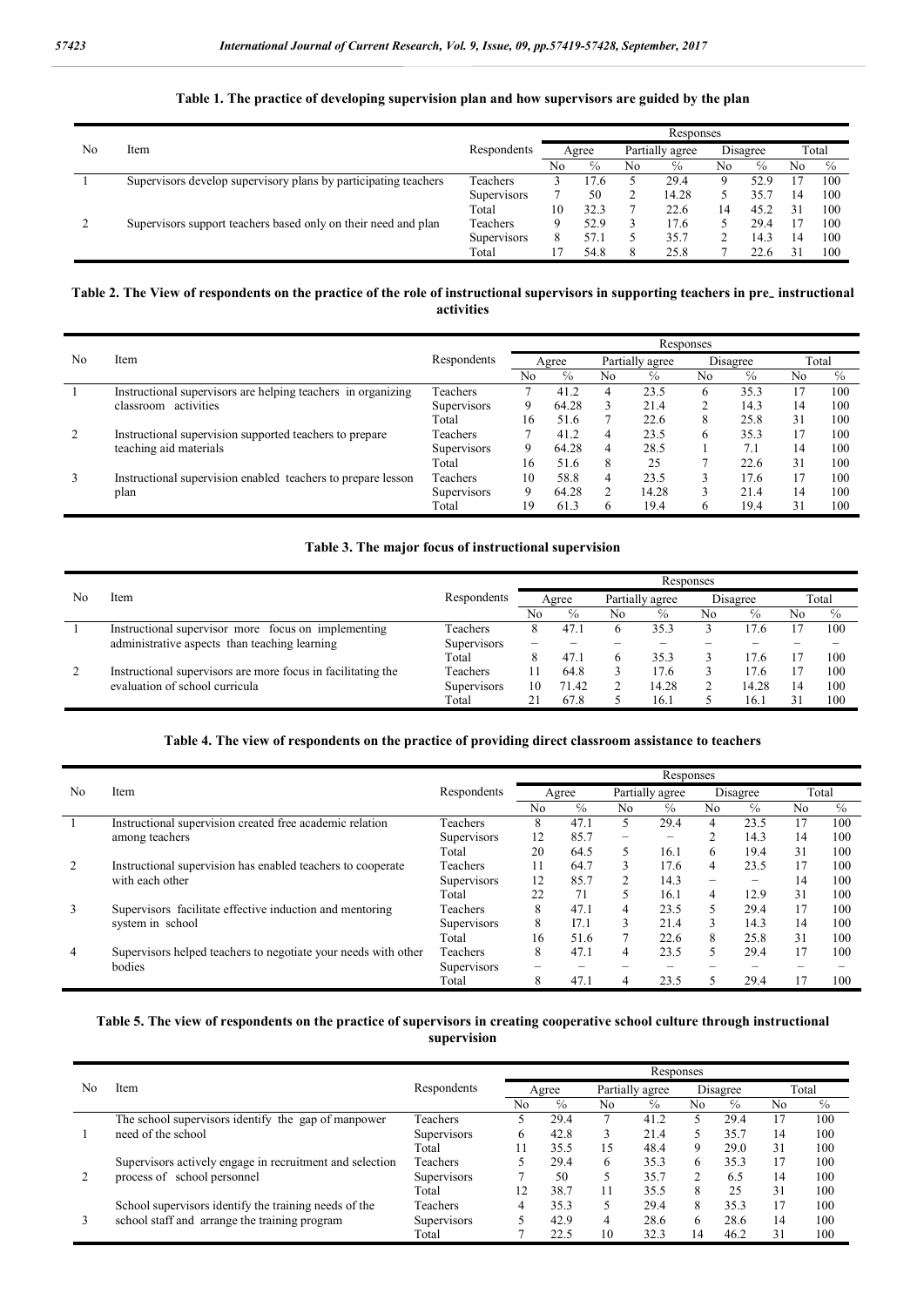| Table 6. The view of respondents on the skill of supervisors |  |
|--------------------------------------------------------------|--|
|--------------------------------------------------------------|--|

|    | Items                                                           |                 | Responses |               |        |      |     |      |    |                      |  |  |  |
|----|-----------------------------------------------------------------|-----------------|-----------|---------------|--------|------|-----|------|----|----------------------|--|--|--|
| Nο |                                                                 | Respondents     | High      |               | Medium |      | Low |      |    | Total                |  |  |  |
|    |                                                                 |                 | No        | $\frac{c}{0}$ | No     | $\%$ | No  |      | No | $\frac{c}{\sqrt{2}}$ |  |  |  |
|    | Listening ability of supervisors                                | <b>Teachers</b> | 0         | 58.8          |        | 23.5 |     | 17.6 |    | 100                  |  |  |  |
|    | The ability of supervisors to clarify the issue to be addressed | Teachers        |           | 47.1          |        | 23.5 |     | 29.4 |    | 100                  |  |  |  |
|    | The ability of supervisors to encourage teachers                | Teachers        |           | 52.9          |        | 35.3 |     | 18.8 |    | 100                  |  |  |  |
|    | The problem solving ability of supervisors                      | Teachers        |           | 47.1          |        | 29.4 |     | 23.5 |    | 100                  |  |  |  |
|    | Instructional supervision has enabled you to be creative        | Teachers        |           | 47.1          |        | 29.4 |     | 23.5 |    | 100                  |  |  |  |

Even though an average of respondents replied that as the supervisors inform teachers prior to classroom observation, significant number of respondents were opposing the idea totally. This indicates that there was a gap in informing teacher before they are going to be supervised in their classroom instruction. Supporting this, one of the school principals told that:

*We plan for the classroom supervision to be carried out once a month. But we supervise the teachers, when the students informed us as there is problem on teacher in teaching learning process. Therefore, teachers did not give positive image for supervisors. In general, the classroom observation for all teachers takes place to fill teachers' performance appraisal result at the end of the semester, but not to support teachers in order to improve their teaching learning process.*

With sensing the response above, it is possible to infer that, like that of planning process, teachers were not fully informed and asked their needs and interest by supervisors in conducting classroom supervision, implying that the supervisory process was not fully participative.

Generally from the responses given to the above two items, it is possible to say that the schools did not effectively practice developing and implementing supervisory plans through coordination of teachers due to lack of supervisory knowledge and skill on the part of supervisors and less attention given to supervision. Hence they are expected to practice of involving teachers in developing and practicing supervisory plan. Table 2: The View of respondents on the practice of the role of instructional supervisors in supporting teachers in pre instructional activities. Instructional supervision in its nature should inclusive and continuous effort of professionals which enable teachers to get professional support in all aspects before, during and after classroom instruction. Hence, instructional supervisors are expected to support teachers in pre instructional activities such as organizing classrooms, preparing teaching materials, developing lesson plans and generally enabling teachers to be well prepared for effective instruction. In item 1 of the table, respondents were asked to show their agreement or disagreement based on the practice of their school on the statement '' instructional supervisors are helping teachers in organizing classroom activities'' and thus 16(51.6℅), 8 (25.8℅) and 7(22.6℅) replied by agreeing, disagreeing respectively. This shows that, the practice of supporting teachers in organizing the classroom in order to make the classroom conducive for teaching learning was not effective as intended even though, there is significant effort. From this it is possible to say that the direct assistance of in organizing their classroom needs more effort of supervisors. In item 2 of table 2, the respondents were asked to respond whether instructional supervisors are supporting teachers in preparing instructional materials. Concerning the issue, 16(51.6℅), 8(25℅) and 7(22.6℅) of respondents responded by agreeing, and disagreeing respectively. As it is depicted in the

table, even though the respondents who responded as there is practice of supporting teachers by supervisors in preparing instructional materials are slightly more than who disagree the idea, the practice still needs more and more improvement. In item 3 of the same table, the respondents were also asked to express their practical observation whether instructional supervisors are assisting teachers while they are preparing lesson plan. Concerning this, the majority of respondents 19(61.3℅) expressed their practical observation by agreeing the given statement. From this, it is possible to say that, teachers were gaining professional support from supervisors in preparing appropriate lesson plan but still the practice needs more effort to provide professional support as intended

Instructional supervision should be comprehensive in scope and its focus should include classroom instruction activities and other activities which teachers perform out of the classroom as well as administrative areas which enable the schools to deliver effective instructional process. From this point of view, in item 1 of table 3, the respondent teachers were asked to replay whether the major focus of instructional supervisor is administrative aspect of schools or teaching learning process and 8 (47.1℅) responded as the major of instructional supervisor is administrative aspect than teaching learning process but 6(38.3℅) of teachers partially agree this idea and insignificant number of teachers totally disagree it. From this one can deduce that, the instructional supervision is not inclusive but is more of control based than supportive of teachers in promoting classroom instruction. In line with this the interviewees also confirmed that their supervisory practice focused on solving conflicts and ensuring the performance level of teachers as well as for the sake of filling efficiency of teachers at the end of the semester. In item 2 of the same table, the respondents were asked to respond whether instructional supervisors are facilitating the evaluation and improvement of school curricula. Among the total respondents only 21(67.8%) agreed that instructional supervisors are more facilitating the evaluation of school curricula and this implies there is more practice that should need more attention on instructional aspect.

Instructional supervisors are highly responsible to create the situation that facilitates free professional discussion among teachers which can builds cooperative effort among teachers. In addition they should be responsible of establishing effective induction program which is the major instrument to capitalize the initial effectiveness of new teachers either for the profession as the whole or for the schools. Moreover, they should enable teachers to negotiate their benefits with different bodies to make them beneficiary. To ascertain whether these practices really exist or not in the schools, different questions are raised for respondents and their responses looked like the following. In item 1 of table 4, 20  $(64.5\%)$ ,  $6(19.4\%)$  and 5(16.1℅) of respondents responded by agreeing, disagreeing about the contribution of instructional supervision in creating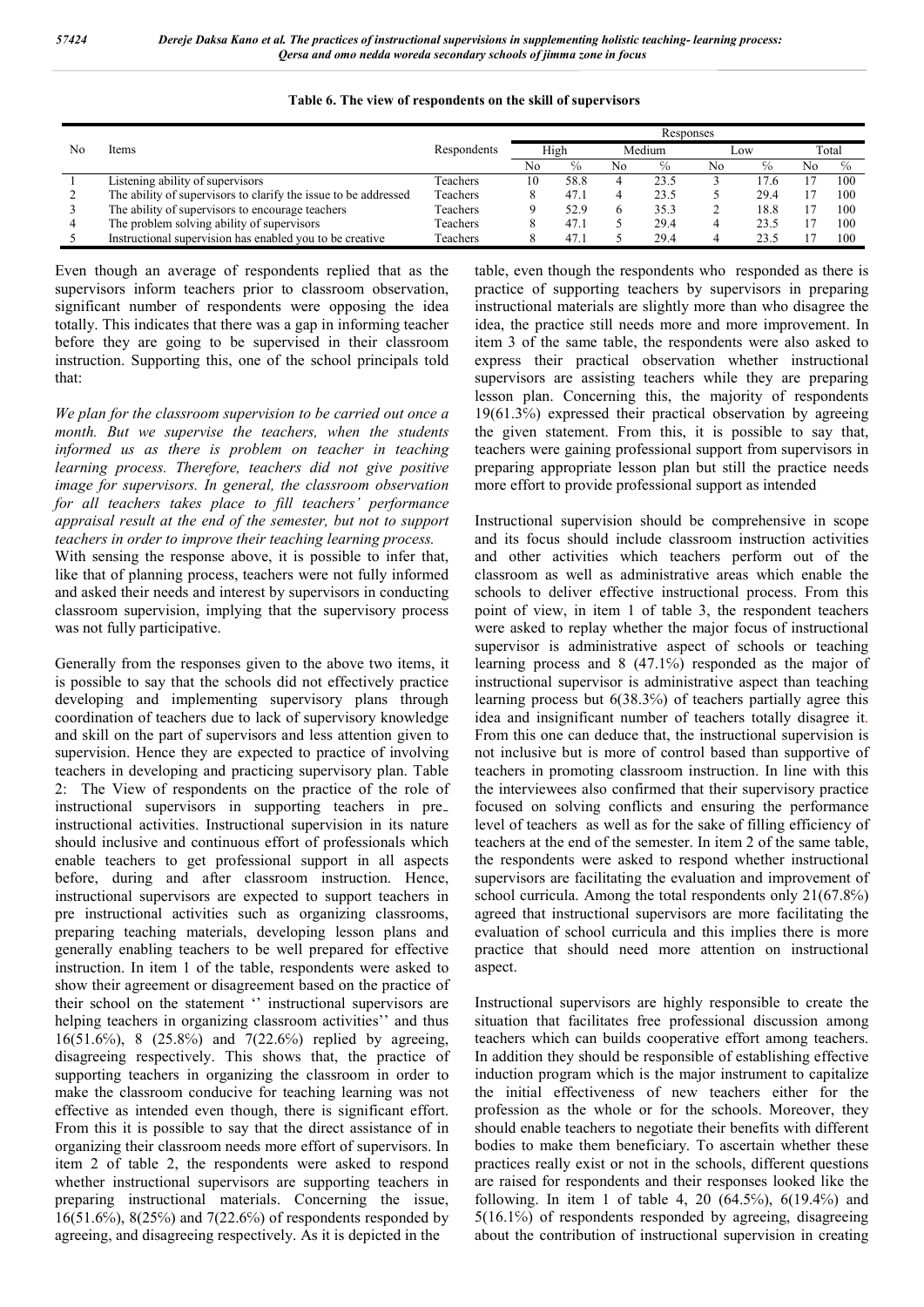free academic relation among teachers. This shows that supervisors have worked reasonably in better way on this area. But when we compare the number of teacher respondents who agreed on the positive contribution, it is less than fifty per cent, with the response of their counterpart supervisor respondents those who responded by agreeing the idea, as there is greater contradiction. This shows that, there is problem on this area and there is poor academic discussion among teachers. In item 2 of the same table, the respondents were requested to respond whether or not instructional supervision has enabled teachers to cooperate with each other and the majority of respondents' 22 (71℅) replied as it facilitated cooperation among teachers in solving practical problems. This shows that supervisors have better worked on this area. In item 3 of table 4, the respondents were asked to portrait the practice of induction system in their respective schools. In this regard,  $16$  (51.6%), 8 (25.8%) and 7(22.6℅) of respondents expressed their practical observation by agreeing, disagreeing respectively the presence of effective induction and mentoring system in their respective schools. As anyone can infer from the response given by respondents, it is difficult to conclude as there is effective and efficient inductions system in the schools because, the number of respondents who replied as there is induction system are not much greater than who partially and totally oppose the existence of the system in their schools.

In item 4 of table 4, teacher respondents were asked to reflect their practical experience whether instructional supervisors have helped them to negotiate their needs with school administrators and other bodies for securing their professional benefits. Accordingly 8 (47.1%), 5 (29.4%) and 4 (23.5%) of respondents replied by agreeing, disagreeing the contribution of supervisors in helping teachers to negotiate with school administrators and other bodies to make them beneficiaries in many aspects. So, it is possible to deduce that supervisors were not effective enough to enable teachers to negotiate for their competitive advantage in professional as well as personal aspects hence more than half of respondents totally agreed with the presence of such practice. The interview on this issue also indicates that teachers are not fully trust on the benefits and support of supervisors as a result the relation among them is poor.

In item of table 5, the respondents were requested to respond whether supervisors engage in identifying man power need of schools or not and 15(48.4%), 11(35.5%) and 9(29%) of respondents responded by partially agreeing, agreeing and disagreeing respectively. As we can observe from the figure above, the number of respondents who agreed on the issue is insignificant which indicates that, instructional supervisors were not perform an expected duties in identifying problems that teachers faced due to lack of necessary skill and knowledge. From this we can infer that problems which are related to training needs were not solved timely. In addition, the respondents were also asked to justify their practical observation whether or not instructional supervisors are actively engaging in recruitment and selection process of school personnel. Accordingly, 12(38.7%), 11(35.5%) and 8(25℅) responded by agreeing, partially agreeing and disagreeing respectively. Here, the respondents who agreed as supervisors were participating actively are below half of the total respondents. This implies that, supervisors were not contributing their professional expertise in recruitment and selection process. From this it is possible to deduce that, schools were accepting teachers and other school personnel

without their need and specification. Lastly, in item of the same table the respondents were asked to respond whether or not the supervisors identify the training need and arrange training programs to develop the capacity of teachers. In this regard, 14(46.2℅) 10(32.3℅) and 7(22.5℅) disagreed, partially agreed and agreed respectively. This shows that instructional supervisors are not striving to develop the professional capacity of teachers by developing the short term training programs this implies that teachers are not updating their skill and knowledge frequently.

Instructional supervision can be effective and efficient if and only if supervisors are skilful, knowledgeable and professionally trained and more experienced on the area. From this point of view, the respondent teachers were requested to justify the listening, clarifying, problem solving ability and the skill in initiating research works of instructional supervisors and the responses given by respondent teachers is described below. In item 1 of table 6, concerning the listening ability of supervisors 10(58.8%), 4(23.5%) and 3(17.6%) of the respondents replied as high, medium and low respectively. Hence, it is possible to say that, instructional supervisors are reasonably conscious of hearing the feeling and interest of teachers in working with and supporting them, but it still needs greater improvement in the future hence the considerably is not fully respect them. In item 2 of the same table,  $8(47.1\%)$ , 5(29.4℅) and 4(23.5℅) of the respondents replied as the ability of supervisors in clarifying and communicating ideas to teachers is high, low and medium respectively. This shows that, the ability of supervisors to communicate with teachers is not sufficient. In addition the interview result shows that, due to lack such skill supervisors are unable to convince teachers in different issues. The interviewees suggested the cause for lack of their skill is due to absence of professional training in supervisory aspects. From this one can conclude that instructional supervisors were not effectively able to communicate and clarify issues to create common understanding among teachers for the betterment of instructional process.

Likewise in item 3 of table 6, teachers were asked to justify the ability of supervisors to encourage teachers for their better performance in their profession. Accordingly, 9 (52.9℅) of the respondents justify as supervisors' ability in this aspect is high but 6(35.3℅) of them were replied as their skill to encourage teachers towards better performance is medium. From this it is possible to conclude that, the instructional supervisors are not in good position to effectively encourage and influence teachers for the improvement of their performance level. As items 4 & 5 in table 6 depict, 8  $(47.1\%)$ ,  $5(29.4\%)$  and 4(23.5℅) of respondents replied as the problem solving and ability of supervisors to initiate teachers for their creativity is high, medium and low respectively. This shows that instructional supervisors were not competent enough in solving practical problems as well as enabling teachers to be creative and conduct action research in their profession. Generally from the above results it is possible to generalize that supervisors are highly demanding professional training in the future if they need to provide effective and efficient professional support to teachers.

#### **Summary**

The main purpose of this study was to assess the practices, challenges and prospects of instructional supervision in Jimma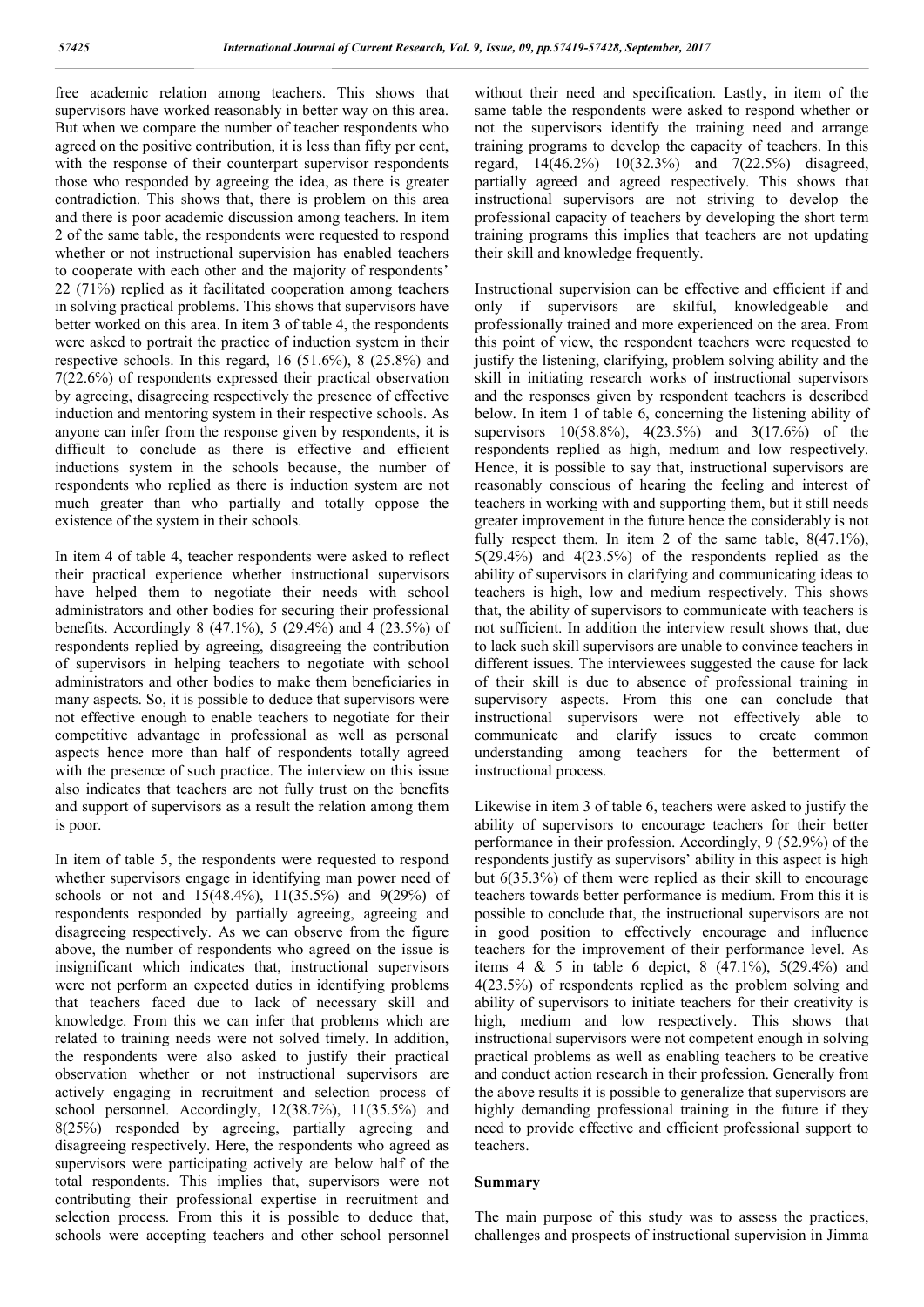Zone in the case of Karsa and Omo Nada Woreda and then to provide some possible strategies that should be implemented to alleviate those challenges faced in practicing effective and efficient instructional supervision. To this end, the following three basic questions were raised.

- 1. How instructional supervisors render professional support to teachers?
- 2. How did instructional supervision enhance classroom instruction?
- 3. What challenges are there in practicing instructional supervision?

The study was carried out in four secondary schools (three from Omo Nada and one from Kersa Woreda) which contain four principals, four deputy principal, one hundred nineteen secondary school teachers and two woreda supervisors. Therefore, the total number of the study population whom the study included was 129. In order to collect relevant and authentic information about the current practice and the existing problems that the practitioners faced in practicing effective and efficient instructional supervision as well as about the prospects of it, respondents were selected using two types of sampling techniques. In this regard, among 4 (four) secondary schools found in both Woreda, 2 (50%) were selected by using purposive sampling technique in a way that each school were selected from the center of each Woreda. Likewise, the selected school principals, deputy principals, and Woreda education supervisors were selected as samples in order to get relevant information because they have direct relation to issue under the study. Whereas, among 58 teachers who were teaching at the selected schools 21 (36%) and among a total of 15 teachers who were serving as department heads and senior teachers, 12 (80%) were taken as a sample by using simple random sampling technique. The primary data obtained from teachers, department head teacher, senior teachers and deputy principals using questionnaire, and from principals and secondary school supervisors of each Woreda through interview. In addition supervisory documents of the selected schools were analyzed in order to enrich the data obtained through questionnaire and interview. The data obtained using the above mentioned means were tabulated interpreted and analyzed using percentage method. Hence, based on the interpretation and analysis of the gathered data the study came out with the following major findings:

- 1. Instructional supervision should be conducted and practiced based on its own short terms and long term plan which is developed through cooperative effort of supervisors, teachers and all concerned bodies. In addition, supervisors are expected to conduct their supervisory tasks based on their plan. But when we see the practice of developing supervisory plan in schools of the study area, the finding of this research indicated that supervisors are developing the supervisory plans without fully involving teachers. Likewise, woreda supervisors are also developing their plan without actively participating schools. More over instructional supervisors are not conducting their tasks based on their plan due to teaching load on the part of internal supervisors and other administrative work loads including political responsibilities in the case of external supervisors.
- 2. Supervision by its nature is democratic practice which demands the cooperation and consensus of both

supervisors and supervisees. Hence, instructional supervisors should inform teachers and get their agreement while they need to conduct classroom observation. But, the finding of this study indicated that in most cases teachers are ignorant of when they are supervised by instructional supervisors as a result, they developed negative attitude towards instructional supervision.

- 3. Instructional supervision at schools levels should be organized in a way that it helps supervisors to assist teachers before, during and after the classroom instruction. Whereas when we see the practice of supervisors in Secondary Schools of the study areas, in supporting teachers in classroom organization, preparing teaching materials and planning their lesson, it is weak and needs more effort.
- 4. Instructional supervision can improve the competence of teachers when it focuses on supporting teachers in academic aspects general and classroom instruction in particular including improving the school curricula. but the finding of this research indicated that, the instructional supervision in secondary schools of the study woreda focused on controlling of teachers performance level than providing teachers professional support in academic area and continuously improving the school curricula.
- 5. The classroom is the heart of the school where the actual output of instructional process. That is, behavioural change on the part of the learners is expected. Since in the classroom the students and teachers come together for the purpose of learning. Within a single classroom series of interactions take place. So, instructional supervisors are highly expected to provide direct assistance to teachers in the classroom instruction to enable teachers to utilize instructional material, to monitor their classroom effectively and generally to conduct meaningful instruction. When we see the of classroom observation and the effectiveness of instructional supervisors in supporting teachers to properly utilize instructional materials and managing their classroom situation in secondary schools of Karsa and Omo Nada Woreda, the research finding revealed that instructional supervisors are conducting classroom observation only once a semester for the sake of conducting performance appraisal of teachers and when they are informed by students as there are problems in the classroom instruction. In addition, supervisors are not effective in supporting teachers in classroom instruction management and teaching material utilization techniques.
- 6. In principle instructional supervisors are expected to involve in specification, recruitment and selection process whenever school personnel are hired. Because, they are in better position to sense the number, the type and the qualification of the required school personnel than other outsiders as they have immediate contact with schools. In addition, instructional supervisors are highly demanded to assess training needs, initiate and arrange training programs which fill identified gaps at school level. But the research finding showed that instructional supervisors of secondary school of Karsa and Omo Nada woreda were not able to identify manpower as well as the training needs of the school and were not part of recruitment and selection process.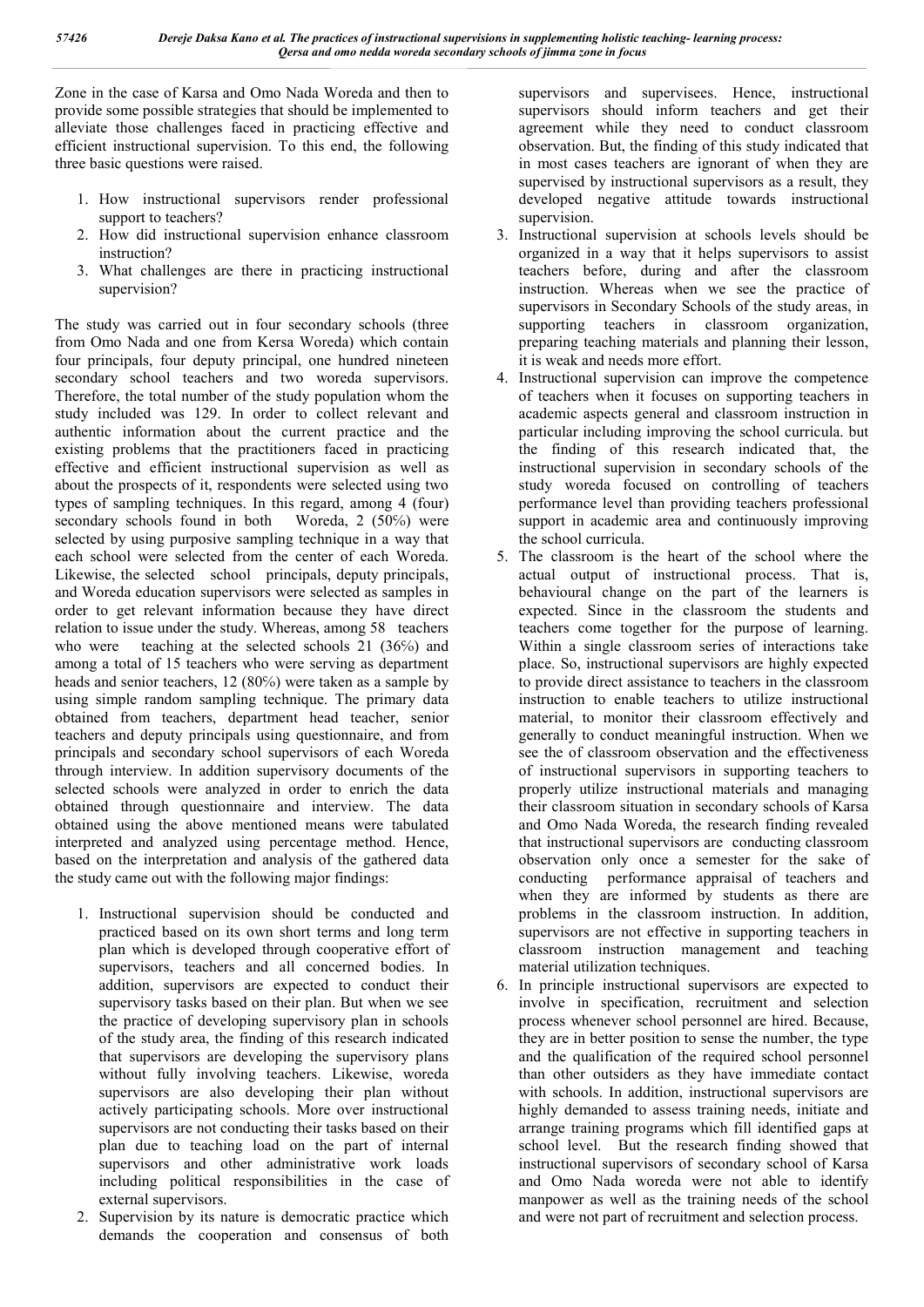7. Instructional supervision demands knowledge and skill. Therefore it is imperative that instructional supervisors should possess skills in different area. Specifically they should be skilful in understanding the ideas, feeling and emotions of others as well as clarifying and communicating their ideas to others etc. But the research finding showed that internal as well as external supervisors lack the required skills which enable them to listen, communicate and encourage teachers for better performance. In addition, the finding of this research also depicted that the supervisors lack research skill.

#### **Conclusion**

Depending on the major findings of the study, the following main conclusions were drawn from the study. The findings of the study, as discussed in the preceding part, showed that, the practice of instructional supervision is not cooperative because teachers are not actively participating in planning process as well as teachers are not informed why, when, how and what of classroom observation. Moreover based on the finding it is possible to conclude that instructional supervision in Secondary Schools of the above Woreda has got less attention. Internal supervisors are loaded by classroom teaching than providing professional support to teachers as intended. In addition, Woreda supervisors are busy of other administrative tasks instead of supporting teachers on their day to day classroom teaching. Due to this reason, the classroom observation was not conducted in frequent basis; rather teachers are supervised for purpose of performance appraisal once a semester. Another conclusion that researchers arrived at based on the finding of this research was that instructional supervisors were lacking necessary supervisory skills which implies that they need professional training through short and long term basis. In addition, instructional supervisors were not actively functioning in assessing manpower and training needs of the school as a result, teachers were not getting appropriate refreshment trainings to empower their professional capacity.

As the finding of the research indicates that instructional supervision was ineffective due to lack of supervisory skill, work burden, negative attitude teachers towards supervision in general and supervisors in particular, lack of coordination among the internal supervisory committees , absence of support from external supervisors, lack of budget and other facility, lack of transportation for woreda supervisors to move from one school to other school , less attention given for educational activities and prioritizing for other administrative tasks (e.g. political responsibilities) from top élites of woreda, lack of support from Zone and Regional Education Supervisors.

#### **Recommendation**

The practice, problem and prospects of instructional supervision in secondary schools of Omo Nada and Kersa woreda are not so much effective as expectation for quality education. Therefore, it needs improvement to make it being effective in the way it contributes to quality improvement in the schools in increasing the students' academic achievement through promoting professional assistance for professionalism of teachers. In consideration of the above analyzed practices and identified challenges the researchers recommends the following to respective bodies to tackle and alleviate the problem.

#### **At the school level**

- The school should assign more experienced and qualified teachers in the internal supervision committee to encourage the teachers, to make trust and to work with them collaboratively.
- The internal supervision committee should prepare supervisory plan with full participation of teachers and this helps the committee to have smooth and effective relation with the teachers which help them to implement the plan in the determined or intended schedule.
- The school should communicate with woreda, zone, region or NGOs to deliver supervisory training for the internal supervision committee. This acquaints the committee with necessary skills and knowledge to support teachers in organizing classroom activities, to prepare effective lesson plan and to prepare teaching aids.
- The practice of supervision should focus on supporting the teaching learning process instead of more focusing on controlling aspects. The internal supervisors facilitate continual professional discussion forum to share experiences among the staff members, it help to anticipate challenges and to innovate technique that will dry out the problem.
- The school principals should focus to improve the existing facilities through discussing with concerned bodies. The facilities includes, budget, lowering burden of supervision committee, office for the committee, and other necessary resources.

#### **At the woreda level**

- The education office should focus on assigning experienced and qualified experts that support the teaching learning process of secondary schools.
- Woreda supervisors should prepare their supervisory plan so as to participate all secondary schools principal. It makes the principal to be familiarized to the plan and also the plan incorporates the existing problems in the school site. This promotes mutual responsibilities of principals and woreda supervisors in the plan implementation.
- Woreda education office head should discussed with finance officers on the budg*et al*locating to supervisory activities. Assigning relatively sufficient budget for supervisors to give professional support and training for teachers and also internal supervision committee promotes the practice of integrated supervision in school level.
- Need to develop the awareness of woreda higher executives towards supervision. It reduces interference on the activities of supervisors and assigning of supervisors to other responsibilities.

#### **Acknowledgments**

We would like to express our sincere and gratitude appreciation for Qersa and Omo Nada secondary school teachers, department head teachers, school principals and woreda supervisors for their genuine cooperation in the undertakings of the study, especially those who take part in responding to the issue. Finally, we would like to extend our